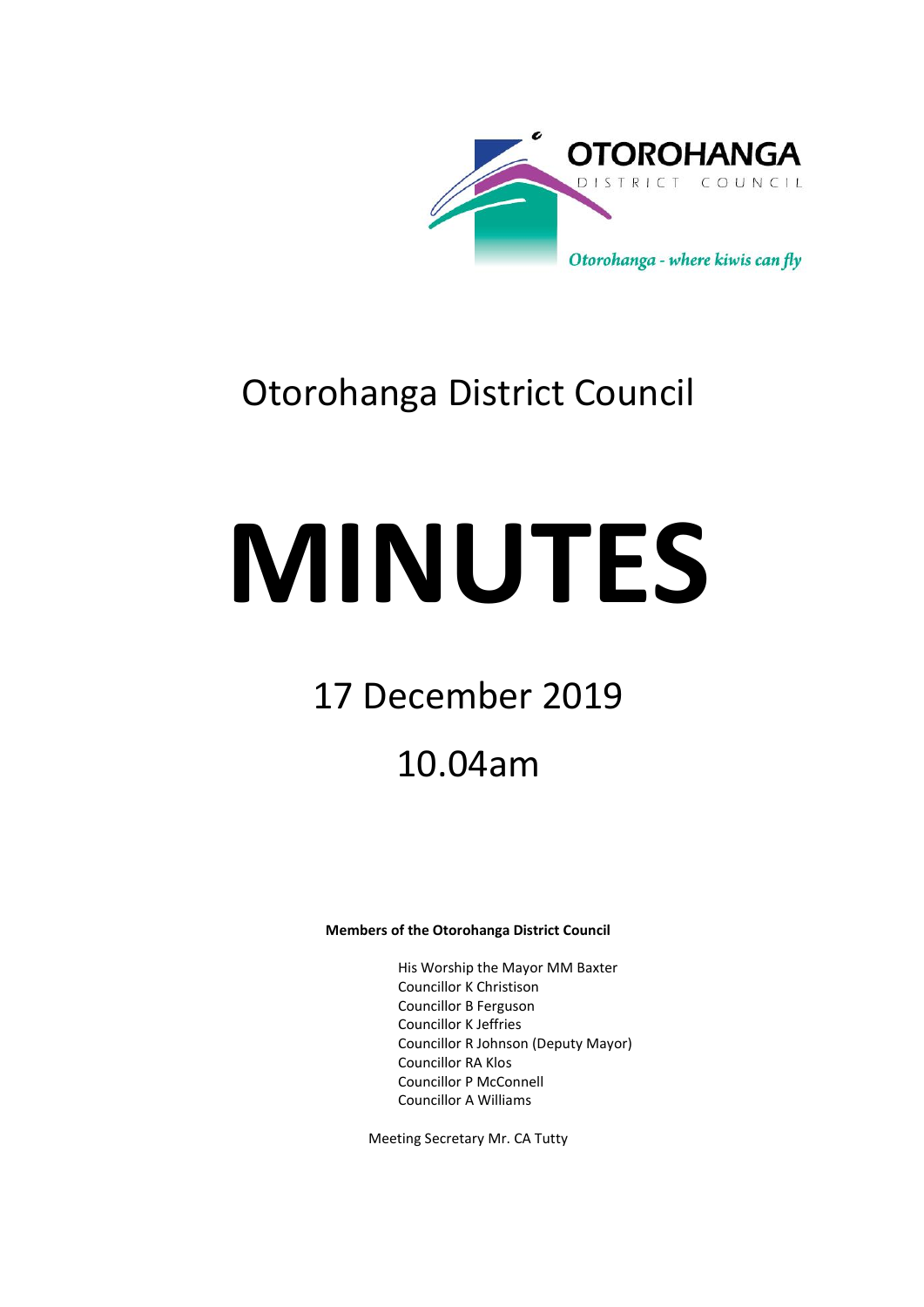# **OTOROHANGA DISTRICT COUNCIL**

#### **17 DECEMBER 2019**

Minutes of an Inaugural Meeting of the Otorohanga District Council held in the Council Chambers, 17 Maniapoto Street, Otorohanga on Tuesday 17 December 2019 commencing at 10am.

# **MINUTES**

# **Tanya Winter CHIEF EXECUTIVE**

# **ORDER OF BUSINESS:**

| <b>PRESENT</b>                                                               |                                                                                       | 1              |  |
|------------------------------------------------------------------------------|---------------------------------------------------------------------------------------|----------------|--|
| <b>IN ATTENDANCE</b>                                                         |                                                                                       | 1              |  |
|                                                                              | REFLECTION / PRAYER / WORDS OF WISDOM (HIS WORSHIP THE MAYOR)                         | 1              |  |
| <b>DECLARATION OF CONFLICTS OF INTEREST</b>                                  |                                                                                       |                |  |
| <b>CONFIRMATION OF MINUTES - OTOROHANGA DISTRICT COUNCIL 22 OCTOBER 2019</b> |                                                                                       |                |  |
|                                                                              | - OTOROHANGA DISTRICT COUNCIL 31 OCTOBER 2019                                         |                |  |
|                                                                              | - OTOROHANGA DISTRICT COUNCIL 5 NOVEMBER 2019                                         |                |  |
| <b>RECEIPT OF MINUTES</b>                                                    | - OTOROHANGA COMMUNITY BOARD 12 NOVEMBER 2019                                         |                |  |
| <b>REPORTS</b>                                                               |                                                                                       |                |  |
| <b>ITEM 14</b>                                                               | <b>HIS WORSHIP THE MAYOR - VERBAL REPORT</b>                                          | $\overline{2}$ |  |
| <b>ITEM 15</b>                                                               | CHIEF EXECUTIVE REPORT 5 NOVEMBER 2019 - 16 DECEMBER 2019                             | 3              |  |
| <b>ITEM 16</b>                                                               | <b>MANAGEMENT ACCOUNTS FOR THE PERIOD ENDING 30 SEPTEMBER 2019</b>                    | 3              |  |
| <b>ITEM 17</b>                                                               | ELECTED MEMBERS REMUNERATION - DISTRIBUTION OF POOL 2019 - 2022                       | 4              |  |
| <b>ITEM 18</b>                                                               | <b>DRAFT COUNCIL OCCUPANCY POLICES</b>                                                | 4              |  |
| <b>ITEM 19</b>                                                               | <b>REVIEW OF DOG CONTROL POLICY &amp; BYLAW</b>                                       | 5              |  |
| <b>ITEM 20</b>                                                               | BIOSOLIDS MANAGEMENT WITHIN THE OTOROHANGA WASTE WATER TREATMENT PLANT - CHANGE IN    |                |  |
| ITEM 21                                                                      | <b>METHODOLOGY AND FUNDING</b><br>OTOROHANGA KIWIHOUSE LOAN FUNDING LETTER OF SUPPORT |                |  |
| ITEM <sub>22</sub>                                                           | PROPOSAL TO AMEND SPEED LIMIT OLD TE KUITI ROAD                                       |                |  |
| <b>ITEM 23</b>                                                               | OTOROHANGA SWIMMING CLUB - GRANT                                                      | $\mathbf{2}$   |  |
| <b>ITEM 24</b>                                                               | PROPOSAL TO ADOPT THE OTOROHANGA SPORT AND ACTIVE RECEREATION PLAN                    | 5              |  |
| <b>ITEM 25</b>                                                               | <b>RECCOMENDATIONS FROM COMMUNITY BOARDS</b>                                          | 6              |  |
| ITEM 26                                                                      | ROUTINE WATER SERVICES AND COMMUNITY FACILITIES REPORT AUGUST - NOVEMBER 2019         | 6              |  |
| <b>ITEM 27</b>                                                               | <b>ROUTINE ROAD SAFETY REPORT AUGUST - NOVEMBER 2019</b>                              | 7              |  |
| <b>ITEM 28</b>                                                               | <b>ROUTINE REPORT ON ROADING AUGUST - NOVEMBER 2019</b>                               | 7              |  |
| <b>COUNCILLOR UPDATE</b>                                                     |                                                                                       |                |  |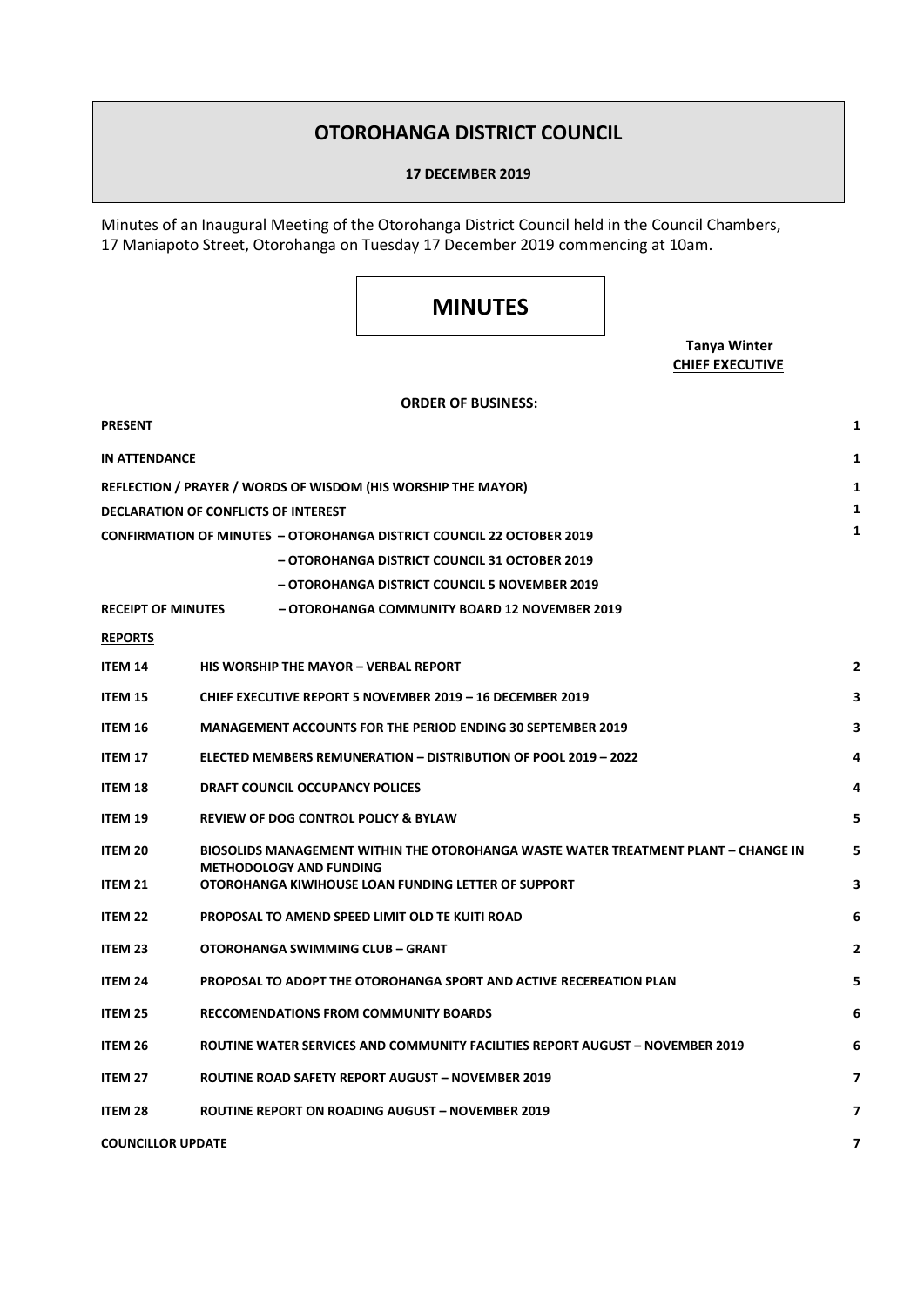## **PRESENT**

His Worship the Mayor MM Baxter, Councillors K Christison, B Ferguson, R Johnson, K Jeffries, RA Klos, P McConnell and A Williams

#### **IN ATTENDANCE**

Ms. T Winter (Chief Executive) Messrs, R Brady (Group Manager Engineering), A Loe (Group Manager Environment), G Bunn (Group Manager Corporate), Ms. T Ambury (Community and Economic Development Manager), Messrs B O'Callaghan (Finance Manager), M Lewis (Services Manager) and CA Tutty (Governance Supervisor)

His Worship declared the meeting open.

#### **MARK OF RESPECT**

Council stood as a mark of respect for people that have died during 2019 and in particular to the lives lost in the recent White Island tragedy.

#### **WORDS OF WISDOM**

His Worship recited three readings of wisdom.

#### **DECLARATION OF CONFLICTS OF INTEREST**

His Worship asked members whether they had any declarations of conflicts of interest.

No declarations of conflicts of interest were received.

#### **PUBLIC FORUM**

Mr. Graeme Apperley, President of the Otorohanga Swimming Club spoke to Item 23 on the agenda and outlined the financial challenges the club was facing. He requested that Council support the clubs request for financial assistance towards their operating expenses and that the Club are looking at ways to make themselves more sustainable.

#### **CONFIRMATION OF MINUTES – OTOROHANGA DISTRICT COUNCIL 22 OCTOBER 2019**

**Resolved** that the Minutes of the meeting of the Otorohanga District Council held on 22 October 2019 be approved as a true and correct record of that meeting and the recommendations contained therein be adopted. **COUNCILLOR WILLIAMS / COUNCILLOR CHRISTISON**

#### **CONFIRMATION OF MINUTES – OTOROHANGA DISTRICT COUNCIL 31 OCTOBER 2019**

**Resolved** that the Minutes of the meeting of the Otorohanga District Council held on 31 October 2019 be approved as a true and correct record of that meeting and the recommendations contained therein be adopted. **COUNCILLOR FERGUSON / COUNCILLOR JEFFRIES**

#### **CONFIRMATION OF MINUTES – OTOROHANGA DISTRICT COUNCIL 5 NOVEMBER 2019**

**Resolved** that the Minutes of the meeting of the Otorohanga District Council held on 5 November 2019 be approved as a true and correct record of that meeting and the recommendations contained therein be adopted. **COUNCILLOR WILLIAMS / COUNCILLOR JOHNSON**

#### **RECIEPT OF MINUTES – OTOROHANGA COMMUNITY BOARD 12 NOVEMBER 2019**

**Resolved** that the Minutes of the meeting of the Otorohanga Community Board held on 12 November 2019 be received.

**COUNCILLOR MCCONNELL / COUNCILLOR CHRISTISON**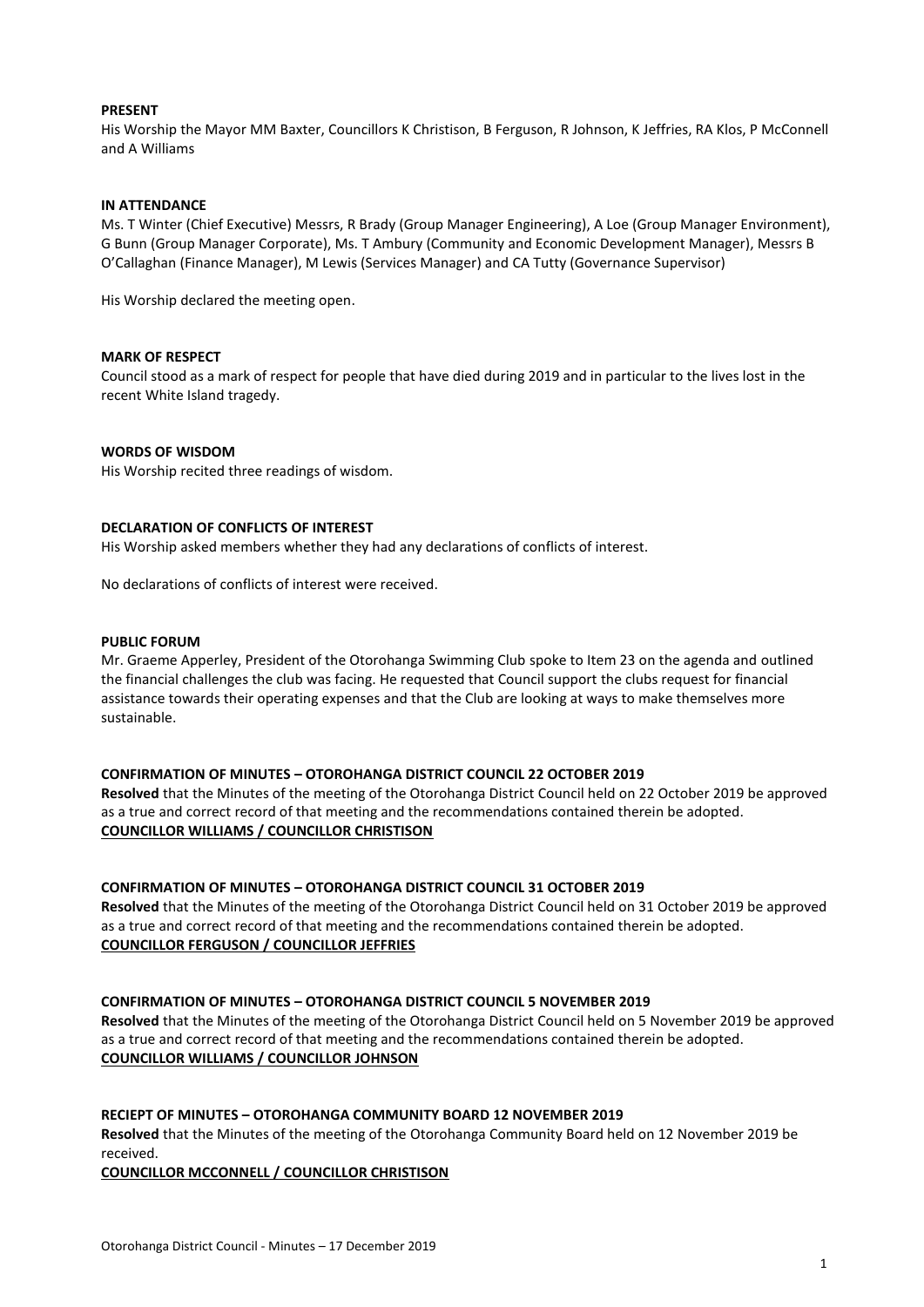# **BOARD MINUTE PROCESS**

The Chief Executive informed members that the adoption of Board Minutes can only be made by the Board itself and by those Board members present at the meeting. She said in the future Council will just receive the Board Minutes.

The Chief Executive further advised that any recommendations from the Board will come through as a separate Agenda item on the District Council Agenda.

# **ITEM 14 HIS WORSHIP THE MAYOR – VERBAL REPORT**

His Worship made a verbal report on recent activities covering-

- Attended the WRAL meeting airport is in the strongest financial position it has been.
- Otorohanga Flower Show.
- Met with Chair and Deputy Mayor of WRC.
- Met with Shane Edwards, Doug Ruki and Dr Tom Roa in relation to Iwi engagement.
- Attended the LGNZ Rural and Provincial meeting on 21 22 November 2019.
- Attended the Mayoral Forum meeting on 25 November 2019 where Alan Sanson was appointed Chair.
- Attended the Waitomo District Sports Awards.
- Met with Jocelyn Wara and the new Oranga Tamariki building in Te Awamutu.
- Met with Sean Horgan and Mark Darrow from The Lines Company.
- Attended the Council Team Building and Strategy Workshops.
- Attended the St. Johns Youth enrolment on the 30th of November.
- Attended the Kawhia WRC Harbour and Catchment Management Plan Workshop.
- Judged the Otorohanga Christmas Parade with Councillor Williams.
- Held a meeting with Mrs. Doreen DeHaan.
- Distributed Christmas presents to Housing for the Elderly residents.
- Took part in a Youth and Employability Stewardship meeting in Wellington.
- Attended a meeting with Minister Martin re Driver Licencing.
- Chaired MTFJ Core Group meeting.
- Attended the Stopbank Pathway opening
- Met with Gloria Campbell and Maree O'Leary from MSD.

**Resolved** that His Worships Verbal Report be received. **HIS WORSHIP / COUNCILLOR MCCONNELL**

# **ITEM 23 OTOROHANGA SWIMMING CLUB - GRANT**

The Community and Economic Development Manager referred members to her report and asked whether they had any questions on its content.

Members were informed that both the Sundry Grant's account and the support for Sports Club's account are fully expended therefore, should any grant be approved this would create a negative variance.

During further discussion the following matters were highlighted-

- a) Council is currently in a good financial position to be able to assist.
- b) Council owns the asset, are there other ways that Council could help to support the club and attempt to work out a positive solution.
- c) The Swimming Club make an application to the Otorohanga Community Trust for \$2,000.
- d) The complex is a key asset and swimming should be encouraged.
- e) Duty to provide such a facility for the wellbeing of residents
- f) In the long term would like to see the club be self-sustainable.
- g) Seek support from Sport Waikato to work alongside the Club.

## **Resolved** that

1. Council supports the request for financial assistance for the Otorohanga Swimming Club by providing them with a grant of \$4,000 from the Sundry Grants account, to be put towards their operating expenses, and;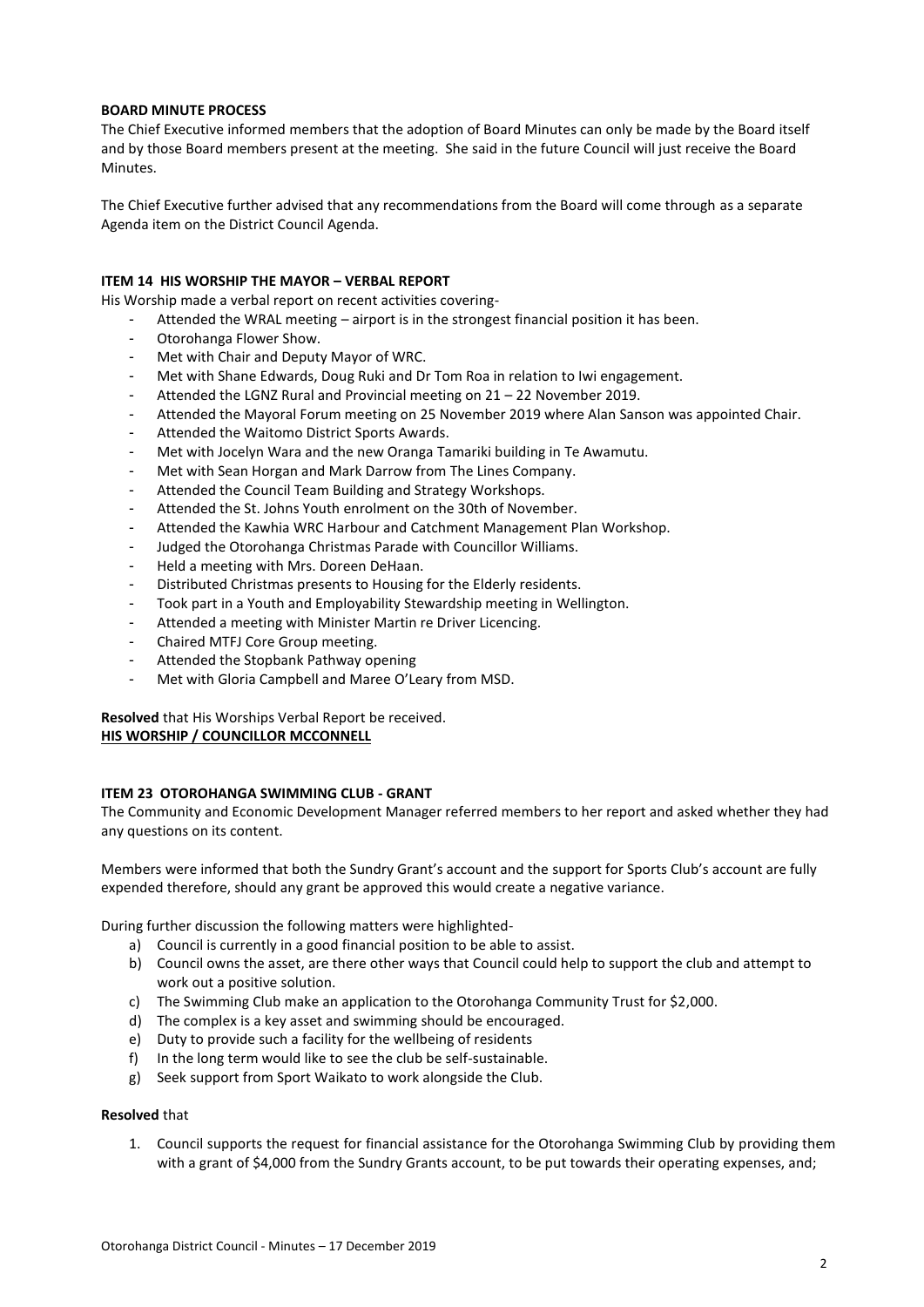- 2. On receiving this grant from Council the Otorohanga Swimming Club report back to Council before end of June 2020 on progress they have made towards improving their financial sustainability.
- 3. Council acknowledge that if this grant is approved the Sundry Grants account will have a negative variance of \$4,000.

# **COUNCILLOR JEFFRIES / COUNCILLOR FERGUSON**

# **ITEM 15 CHIEF EXECUTIVE REPORT 5 NOVEMBER 2019 – 16 DECEMBER 2019**

The Chief Executive referred members to her report informing Council of the key focus area for her during the last month.

#### SPORT WAIKATO

The Chief Executive reported that discussions are progressing in regards to a Sport Waikato role for the District.

#### RURAL WATER SUPPLY COMMITTEES

The Chief Executive informed members that early next year is in the intention to bring representatives of all Rural Water Supply Committees to a meeting to outline the current legislation and regulatory requirements. The Mayor and Councillors would also be invited to attend this.

#### SOLGM MEETING

The Chief Executive advised that she is the SOLGM Midlands Branch Chair and reported that a branch meeting had been held recently. She then presented a poem penned by herself being "12 days of Christmas" Local Government Style.

**Resolved** that the Chief Executives report for the period 5 November – 16 December 2019 be received. **HIS WORSHIP / COUNCILLOR WILLIAMS**

#### **ITEM 21 OTOROHANGA KIWI HOUSE LOAN FUNDING LETTER OF SUPPORT**

The Group Manager Corporate referred members to his report advising that the Otorohanga Kiwi House is seeking Council support for a low interest loan of two million dollars to commence stage 2 and 3 of their redevelopment.

He reported that the Kiwi House were looking to Council for support "in principle" to enable this item to be included in the Annual Plan process which would then be required to go out for consultation.

The Group Manager advised that part of the due diligence that Council will do as part of the Annual Plan would be to seek an independent assessment identifying any areas of risk to Council in making such a loan.

#### **Resolved** that

- 1) Council supports in principle a low-interest loan of \$2million to the Otorohanga Kiwi House and that this is included in the 2020/21 Annual Plan for consultation under Section 82 of the Local Government Act.
- 2) The Mayor and Chief Executive be authorised to sign a letter on behalf of Council that confirms this support in principle, and that there is a requirement to consult with the community before the decision is made.

# **COUNCILLOR JEFFRIES / COUNCILLOR FERGUSON**

#### **ITEM 16 MANAGEMENT ACCOUNTS FOR THE PERIOD ENDING 30 SEPTEMBER 2019**

The Finance Manager took members through the Management Accounts for the period ending 30 September 2019 and answered their questions / queries.

The following points were highlighted:

- a) Staff to highlight areas of concern when presenting these accounts.
- b) The current format does not allow an overall understanding of the accounts.
- c) Presentation of capital works programme needs to be clearer.

**Resolved** that the Management Accounts for the period ending 30 September 2019 be received. **HIS WORSHIP / COUNCILLOR FERGUSON**

Councillor Jeffries requested his thanks to staff involved in the preparation of the accounts be recorded.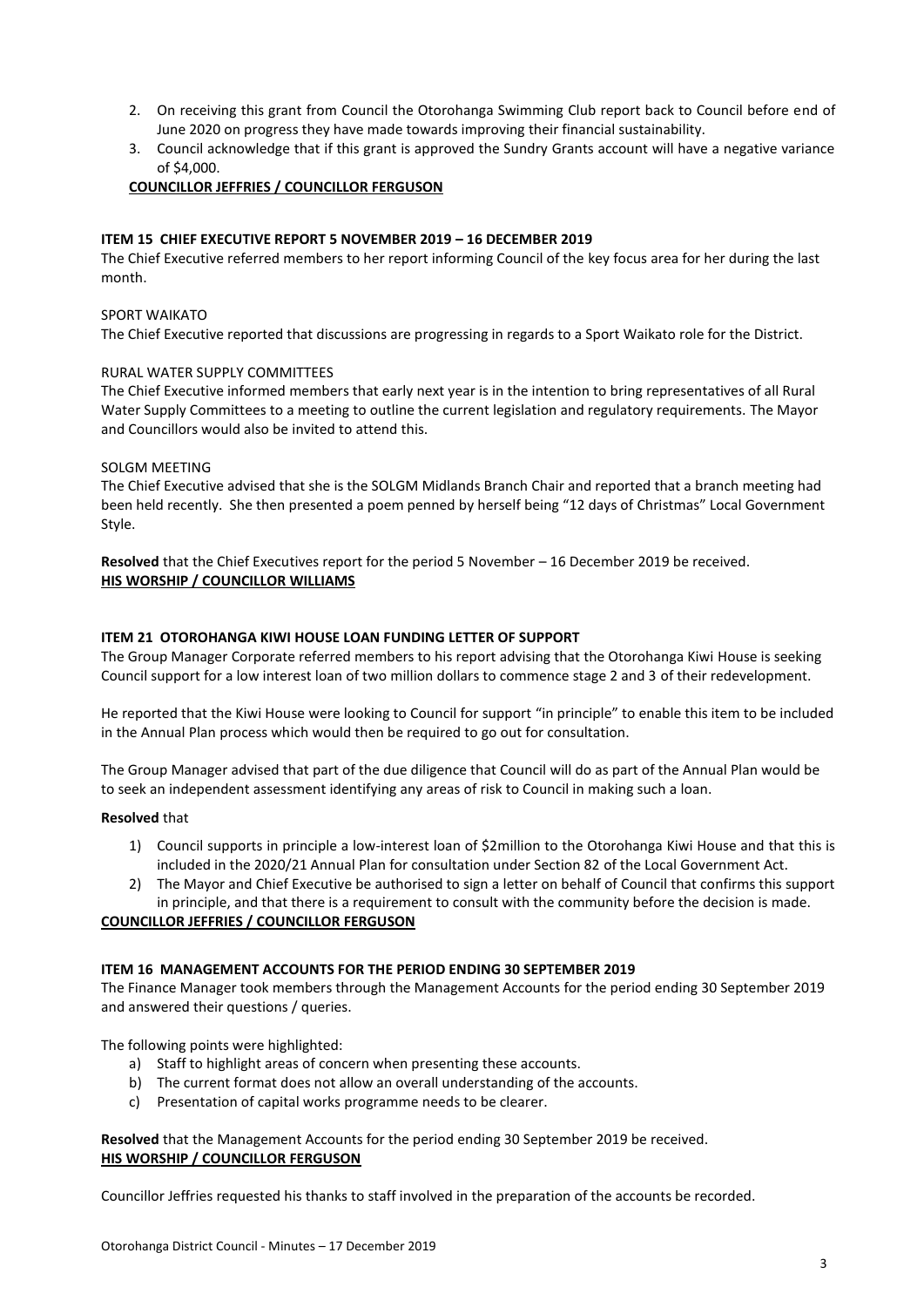# **ITEM 17 ELECTED MEMBER REMUNERATION – DISTRIBUTION OF POOL 2019 – 2022**

The Group Manager Corporate referred members to his report advising that the Remuneration Authority has allocated a Governance pool to each Council. He said this includes base Elected Member remuneration and remuneration for Elected Members who hold positions of additional responsibility.

The Group Manager said Council must determine how the remainder of this pool is distributed after base salaries are allocated. He stressed that his recommendation is just a "starting point" for discussion as there are multiple options available.

**Resolved** that Council distributes remuneration for additional duties from the Governance Pool as amended –

- 1) The base remuneration for Councillors with no additional responsibility is \$20,918
- 2) Council distributes the Governance Pool including Councillors with additional duties as follows;

| Deputy Mayor                             | Base Councillors Salary plus additional 40% of Mayoral      | \$36,600  |
|------------------------------------------|-------------------------------------------------------------|-----------|
|                                          | Salary                                                      |           |
| Council Representative on OCB and        | One Representative. Base Councillors Salary plus additional | \$31,213  |
| <b>Grants and Awards Committee Chair</b> | 100% of a OCB Board Members Salary plus 15% of Base         |           |
|                                          | <b>Councillors Salary</b>                                   |           |
| Council Representative on OCB and        | One Representative. Base Councillors Salary plus additional | \$30,168  |
| <b>Grants and Awards Committee</b>       | 100% of a OCB Board Members Salary plus 10% of Base         |           |
| Member                                   | <b>Councillors Salary</b>                                   |           |
| Council Representative on Grants and     | One Representative. Base Councillors Salary plus additional | \$23,010  |
| Awards Committee                         | 10% of Base Councillors Salary                              |           |
| Council Representative on KCB and        | One Representative. Base Councillors Salary plus additional | \$27,102  |
| <b>Risk and Assurance Committee</b>      | 100% of a KCB's Board Members Salary plus 20% of Base       |           |
| Member                                   | Councillors Salary.                                         |           |
| <b>Risk and Assurance Committee</b>      | One Representative. Base Councillors Salary plus additional | \$25,102  |
| Member                                   | 20% of Base Councillors Salary                              |           |
| <b>Risk and Assurance Committee</b>      | One Representative. Base Councillors Salary plus additional | \$25,102  |
| Member                                   | 20% of Base Councillors Salary                              |           |
| Total                                    |                                                             | \$198,297 |

# **COUNCILLOR CHRISTISON / COUNCILLOR JEFFRIES**

# **ITEM 18 DRAFT COUNCIL OCCUPANCY POLICES**

The Community and Economic Development Manager referred members to her report on two draft policies that will provide guidance to staff on the operational management of Council's land and building occupancy arrangements with external groups.

She said the two draft policies being presented for consideration are:

The Otorohanga District Occupancy Policy .

The Otorohanga District Community Occupancy Policy.

The Manager presented additional information that demonstrated how the application of the proposed policies would apply to some current occupancies. Several elected members raised concerns about the level of impact on some groups and requested that more work be undertaken on the financial impact for both the groups and Council.

**Resolved** that staff undertake further work on the Occupancy Policies including an analysis of financial impact on the occupancy portfolio and Council budgets and for this to be brought back to Council in February / March 2020.

#### **HIS WORSHIP / COUNCILLOR CHRISTISON**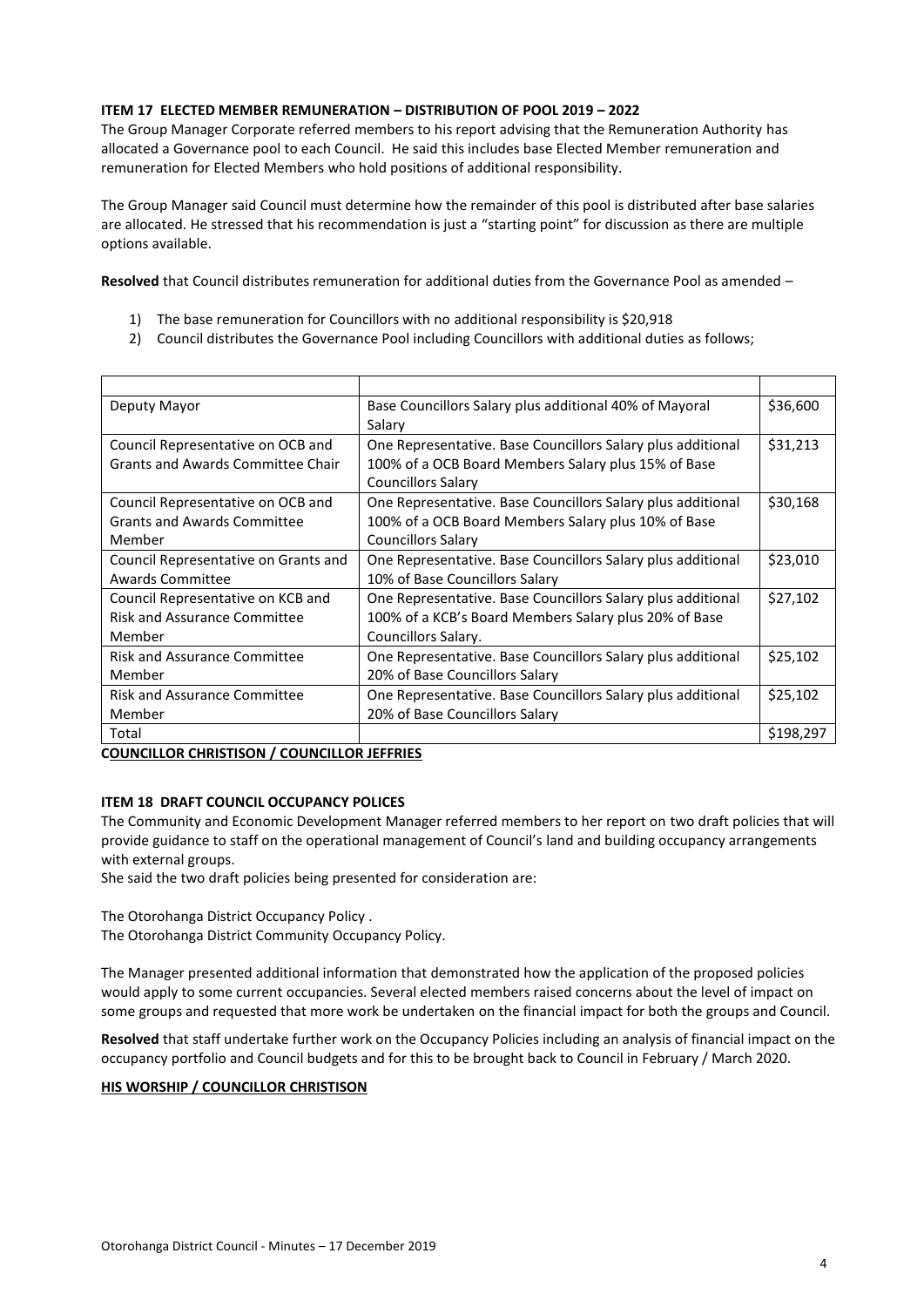#### **LUNCH ADJOURNMENT**

**Resolved** that Council adjourn for lunch at 12.55pm. **HIS WORSHIP / COUNCILLOR CHRISTISON**

**Resolved** that Council re-adjourn the meeting at 1.30pm. **HIS WORSHIP / COUNCILLOR FERGUSON**

#### **ITEM 19 REVIEW OF DOG CONTROL POLICY & BYLAW**

The Group Manager Environment referred members to his report advising that the Dog Control Act 1996 requires Council to conduct a review of the Otorohanga District Dog Control Policy and Bylaw every ten years.

He said this report contains an overview of those legislative requirements and the effectiveness of the current policy.

The Manager asked members whether they have any questions on the content of the report.

During discussion the following comments were highlighted-

- Councillor McConnell queried the location of the proposed dog exercise area. He said he was in agreement with a proposed fenced off area down by Huiputea Drive.
- Cr Klos was concerned that the policy could be seen as taking a negative approach towards good dog owners

**Resolved** that the Statement of Proposal: Review of the Otorohanga District Dog Control Policy and Bylaw be notified in January 2020 for public consultation in accordance with the provisions of the special consultative process of the Local Government Act 2002.

#### **COUNCILLOR JOHNSON / COUNCILLOR FERGUSON**

# **ITEM 20 BIOSOLIDS MANAGEMENT WITHIN THE OTOROHANGA WASTE WATER TREATMENT PLANT – CHANGE IN METHODOLOGY AND FUNDING**

The Group Manager Engineering referred to his report the purpose of which is to request operational funding to complete a six-month test to provide for the removal of sludge from the Otorohanga Waste Water Treatment Oxidation Pond using advanced microbial digestion which will significantly reduce the cost and time periods between the mechanical removal (dredging) of the sludge.

#### **Resolved** that

- (a) a six-month trial be approved to utilise advanced microbial digestion to remove sludge from the Otorohanga Waste Water Treatment Plant Oxidation Pond between January and June 2020.
- (b) the quoted cost of the trial is \$36,050 and the cost will be funded from the sewerage treatment operational account 351 471 199, for which this amount of additional funding is requested.

# **HIS WORSHIP / COUNCILLOR KLOS**

#### **ITEM 24 PROPOSAL TO ADOPT THE OTOROHANGA SPORT AND ACTIVE RECREATION PLAN**

The Community and Economic Development Manager referred members to her report advising that on 20 August 2019 staff presented the draft Otorohanga District Sport and Active Recreation Plan to Council for adoption, before taking the draft plan out to the Community and key stakeholders for consultation. Having now completed the consultation process on the draft plan and after having made some minor amendments to the plan based on the feedback that was received through submissions, staff now seek Council approval for the plan to be finalised and adopted by Council.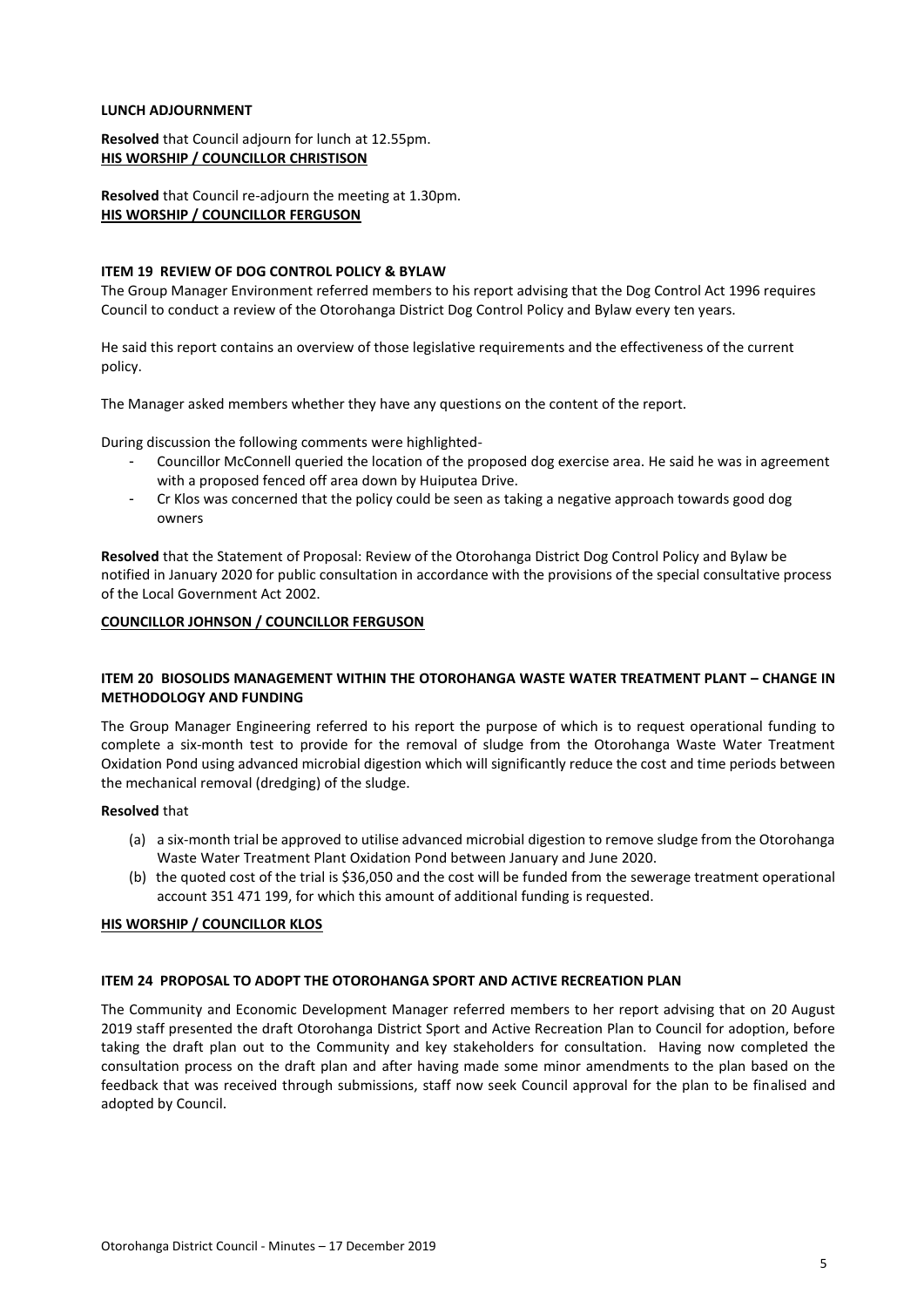The following comments were made-

- A form of reporting mechanism must be included so Council can track progress on the implementation of the Plan.
- Is Council going to identify any particular projects?

**Resolved** that the Otorohanga District Sport and Active Recreation Plan be adopted by Council.

# **COUNCILLOR MCCONNELL / COUNCILLOR KLOS**

# **MEETING ADJOURNMENT – 3PM**

**Resolved** that Council adjourn the meeting and go into a Workshop at 3pm.

# **HIS WORSHIP / COUNCILLOR KLOS**

**Resolved** that the meeting be re-adjourned at 4pm.

# **HIS WORSHIP / COUNCILLOR CHRISTISON**

# **ITEM 25 RECOMMENDATIONS FROM COMMUNITY BOARDS**

The Chief Executive referred members to the resolutions passed at a recent Otorohanga Community Board meeting for adoption by Council.

**Resolved** that Otorohanga Community Board recommends to Council that approval be given for the installation of a BBQ at the Reg Brett Reserve

The Board recommends to Council:

- a. That the unbudgeted expenditure estimated at \$5000 per annum for cleaning and maintenance of the BBQ be approved. This funding would come from Parks and Reserves cost centre
- b. That the BBQ be added to our asset register and depreciation is fully funded
- c. That the BBQ be installed in the location identified in Option 4
- d. That Council funds the installation of a full roof over the BBQ and an extension of the concrete base. This funding is estimated at \$2,000 and would be funded from the Otorohanga Community General Reserve Fund.

# **COUNCILLOR JEFFRIES / COUNCILLOR MCCONNELL**

# **ITEM 22 PROPOSAL TO AMEND SPEED LIMIT OLD TE KUITI ROAD**

**Resolved** that the bylaw amendment of the Otorohanga District Traffic Bylaw 2005 to extend the 70 km/hr speed limit by another 815m south along Old Te Kuiti Road is approved.

# **COUNCILLOR MCCONNELL / COUNCILLOR JOHNSON**

Councillor Johnson said he would like to acknowledge the efforts by local resident Karey Sanson who brought this matter to Council's attention.

# **ITEM 26 ROUTINE WATER SERVICES AND COMMUNITY FACILITIES REPORT AUGUST – NOVEMBER 2019**

Council's Services Manager summarised his report the purpose of which is to provide information on activities of the Water Services and Community Facilities department from August to November 2019.

**Resolved** that the information presented to Council in this report be received.

# **COUNCILLOR JOHNSON / COUNCILLOR KLOS**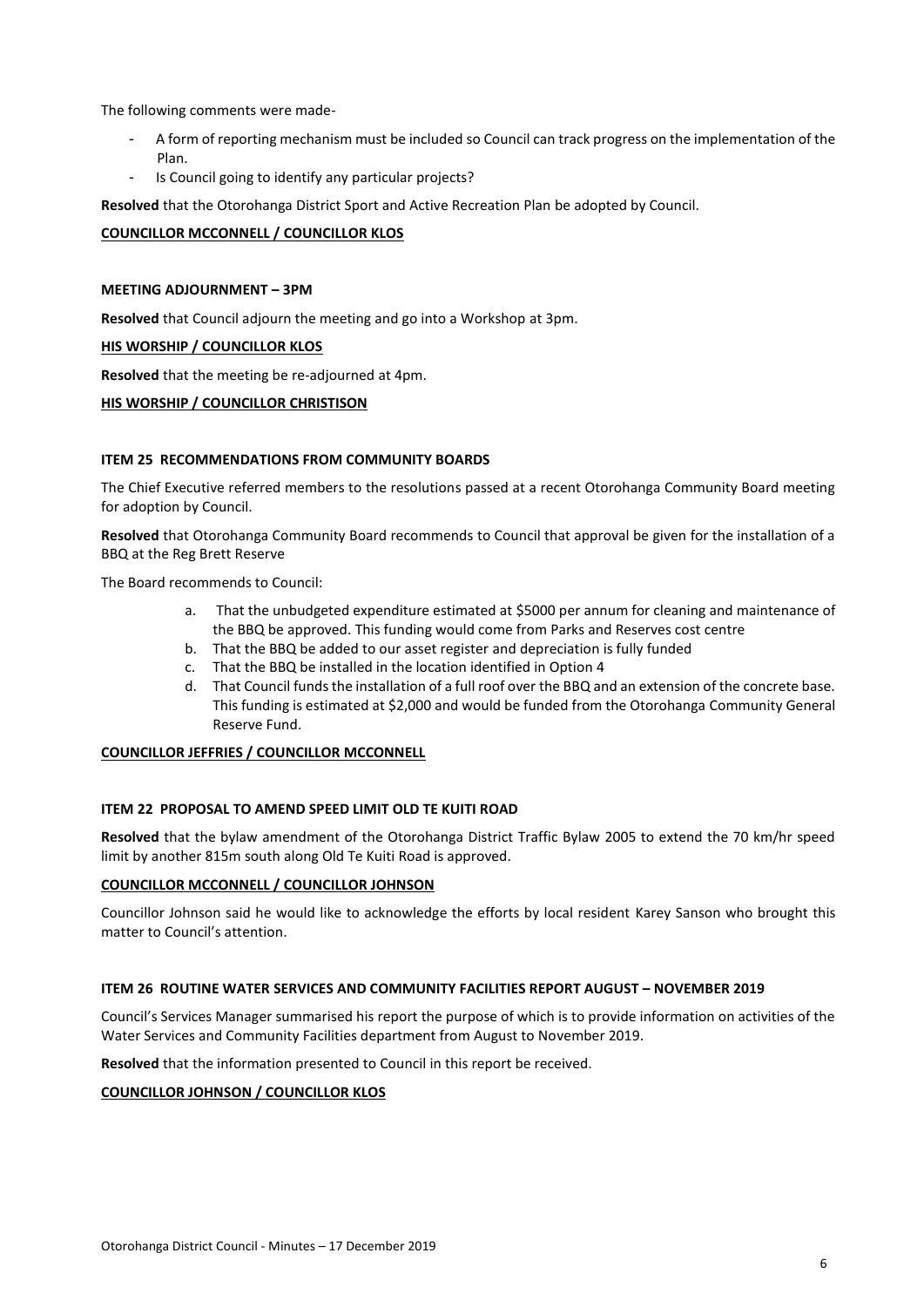## **ITEM 27 ROUTINE ROAD SAFETY REPORT FOR AUGUST TO NOVEMBER 2019**

The Road Safety Coordinator referred members to her routine report on road safety matters for the period August to November 2019.

Both Councillor Christison and His Worship congratulated the Road Safety Coordinator on the great job she is doing promoting Road Safety throughout the District.

**Resolved** that the report be received.

# **COUNCILLOR CHRISTISON / COUNCILLOR WILLIAMS**

#### **ITEM 28 ROUTINE REPORT ON ROADING AUGUST – NOVEMBER 2019**

The Roading Manager referred to his routine report for the period August to November 2019.

The following comments were made –

- Councillor Jeffries expressed thanks to the Roading Department in responding to a matter from Mr. John Scott.
- Councillor Johnson acknowledged and thanked the Roading Department for the roadside grass chemical trial.
- In respect to Car Rally's held throughout the District, Council staff are to ask the applicants whether they have carried out any repairs prior to Council's inspection.
- With regards to the spraying of Bristle Grass, Council is required to provide public notification of these areas, once a year.

**Resolved** that the report be received.

#### **COUNCILLOR JEFFRIES / COUNCILLOR KLOS**

#### **COUNCILLOR UPDATE**

Councillor McConnell

- Queried the right of staff to enter people's property to check swimming pools.
- Requested an update on the Westridge Subdivision extension.

#### Councillor Jeffries

- Attended the Councillor Team Building and Strategy Day at HuHu Café.
- Attended the Kawhia Quiz night.
- Attended the Kawhia Museum meeting last week.
- Wished members and staff a Merry Christmas and Happy New Year.

#### Councillor Williams

- Attended the Regional Induction.
- Attended the Kawhia Community Board Meeting.
- Attended the Councillor Team Building and Strategy Day at HuHu Café.
- Assisted in judging the Otorohanga Christmas Parade.
- Attended a meeting of the Waikato Regional Council.
- Attended the Waitomo Sports Awards.
- Attended the opening of the Otorohanga Stopbank Pathway.